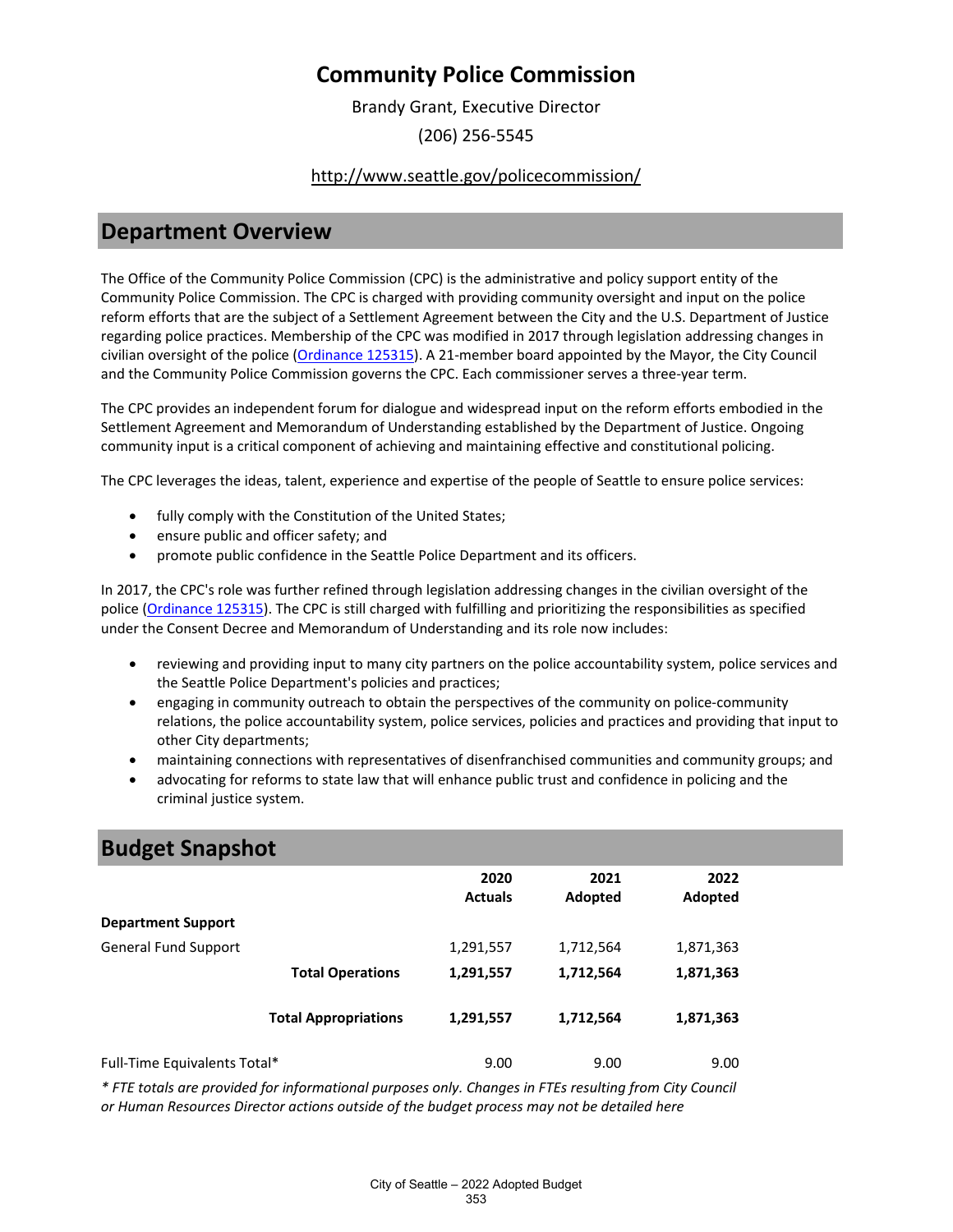### **Budget Overview**

The Community Police Commission (CPC) budget adds funding to pilot a Community Police Oversight Young Leader Internship and Fellowship Program. The program will target youth of color from the community and include handson professional experience, development, and mentoring. These emerging leaders will then be prepared to enter careers in government and community organizations fighting for a safer community – be it in police reform, gun safety, violence prevention, legislative work, community organizing, or whatever role meets their aspirations.

The budget is also adjusted for minor Citywide technical changes which are described below. Funding is reserved in the City Attorney's office's budget for future external legal fees, estimated at \$50,000, as determined by CPC leadership.

#### **City Council Changes to the Proposed Budget**

The Council made no changes to the 2022 Proposed Budget.

| <b>Incremental Budget Changes</b>                                                            |                |            |
|----------------------------------------------------------------------------------------------|----------------|------------|
| <b>Community Police Commission</b>                                                           |                |            |
|                                                                                              | <b>Dollars</b> | <b>FTE</b> |
| 2021 Adopted Budget                                                                          | 1,712,564      | 9.00       |
| <b>Baseline</b>                                                                              |                |            |
| Citywide Adjustments for Standard Cost Changes                                               | 102,336        |            |
| <b>Proposed Operating</b>                                                                    |                |            |
| Funding for Pilot Community Police Oversight Young Leader Internship &<br>Fellowship Program | 32,044         |            |
| <b>Proposed Technical</b>                                                                    |                |            |
| <b>Baseline Adjustments for Personnel Costs</b>                                              | 24,419         |            |
| <b>Total Incremental Changes</b>                                                             | \$158,799      |            |
| <b>Total 2022 Adopted Budget</b>                                                             | \$1,871,363    | 9.00       |

## **Description of Incremental Budget Changes**

|                                                       | <b>Baseline</b> |
|-------------------------------------------------------|-----------------|
| <b>Citywide Adjustments for Standard Cost Changes</b> |                 |
| <b>Expenditures</b>                                   | \$102.336       |

Citywide technical adjustments made in the baseline phase reflect changes to internal services costs, including rates from the Department of Finance & Administrative Services, Seattle Information Technology Department, Seattle Department of Human Resources, and for healthcare, retirement and industrial insurance charges for the department. These adjustments reflect initial assumptions about these costs and inflators early in the budget process.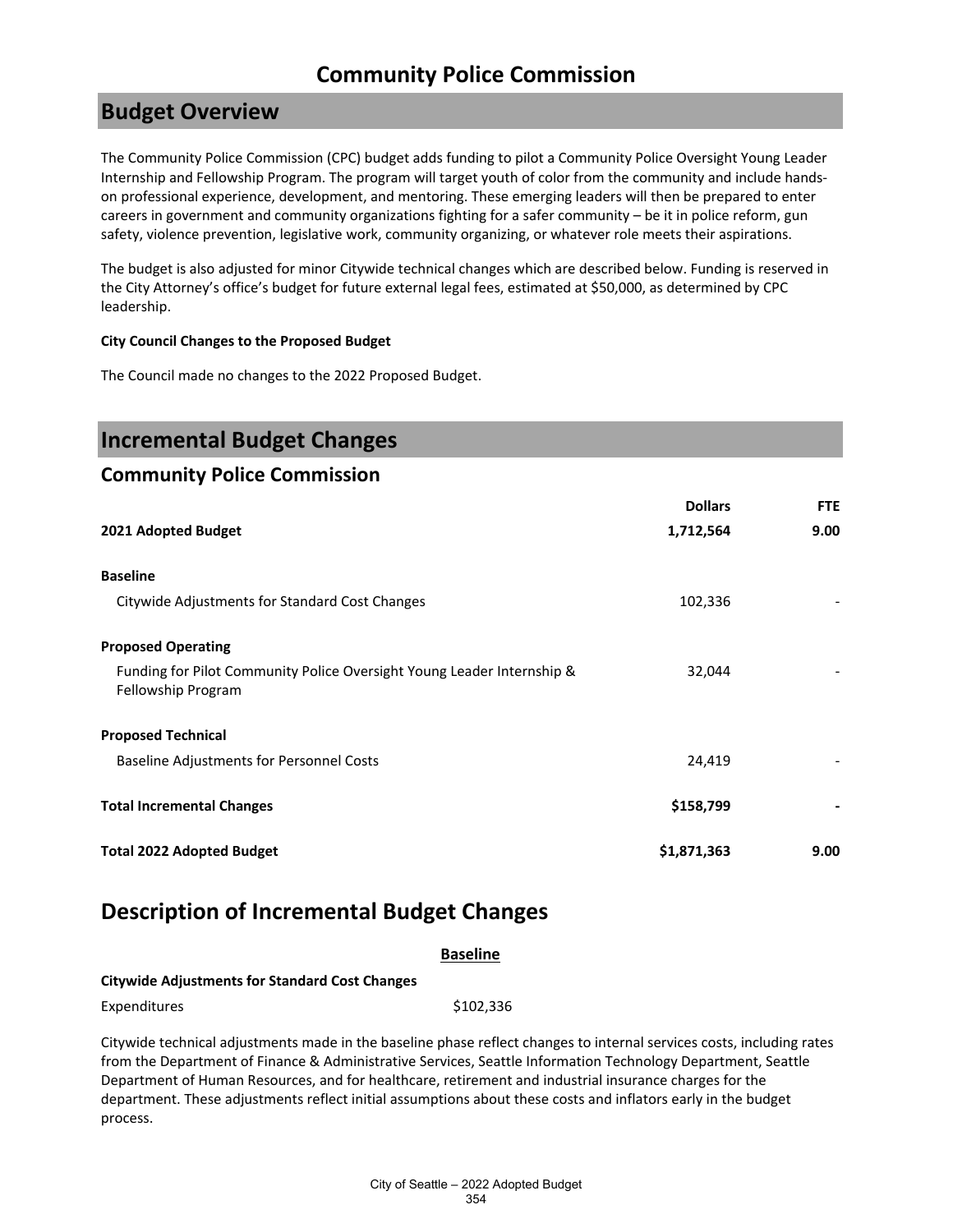#### **Proposed Operating**

#### **Funding for Pilot Community Police Oversight Young Leader Internship & Fellowship Program**

Expenditures \$32,044

This item funds a Pilot Community Police Oversight Young Leader Internship & Fellowship Program. The program will have the following includes:

• Internship: This position is a 10-week full-time (40 hours/week) internship during the summer of 2022.

• Fellowship: This position is a 12-week full-time (40 hours/week) summer (April - August 2022) followed by a 36 week part-time (10 hours/week) school year (September 2022-March 2023).

#### **Proposed Technical**

#### **Baseline Adjustments for Personnel Costs**

Expenditures \$24,419

This centrally administered change adjusts appropriations to restore the annual wage increase for non-represented Executives, Managers and Strategic Advisors, which was forgone in 2021 due to financial constraints.

### **Expenditure Overview**

| <b>Appropriations</b>                                         | 2020<br><b>Actuals</b> | 2021<br>Adopted | 2022<br>Adopted |  |
|---------------------------------------------------------------|------------------------|-----------------|-----------------|--|
| CPC - BO-CP-X1P00 - Office of the Community Police Commission |                        |                 |                 |  |
| 00100 - General Fund                                          | 1,291,557              | 1,712,564       | 1,871,363       |  |
| Total for BSL: BO-CP-X1P00                                    | 1,291,557              | 1,712,564       | 1,871,363       |  |
| <b>Department Total</b>                                       | 1,291,557              | 1,712,564       | 1,871,363       |  |
| Department Full-Time Equivalents Total*                       | 9.00                   | 9.00            | 9.00            |  |

*\* FTE totals are provided for informational purposes only. Changes in FTEs resulting from City Council or Human Resources Director actions outside of the budget process may not be detailed here*

# **Budget Summary by Fund Community Police Commission**

|                              | 2020<br><b>Actuals</b> | 2021<br>Adopted | 2022<br>Adopted |
|------------------------------|------------------------|-----------------|-----------------|
| 00100 - General Fund         | 1.291.557              | 1.712.564       | 1,871,363       |
| <b>Budget Totals for CPC</b> | 1,291,557              | 1,712,564       | 1,871,363       |